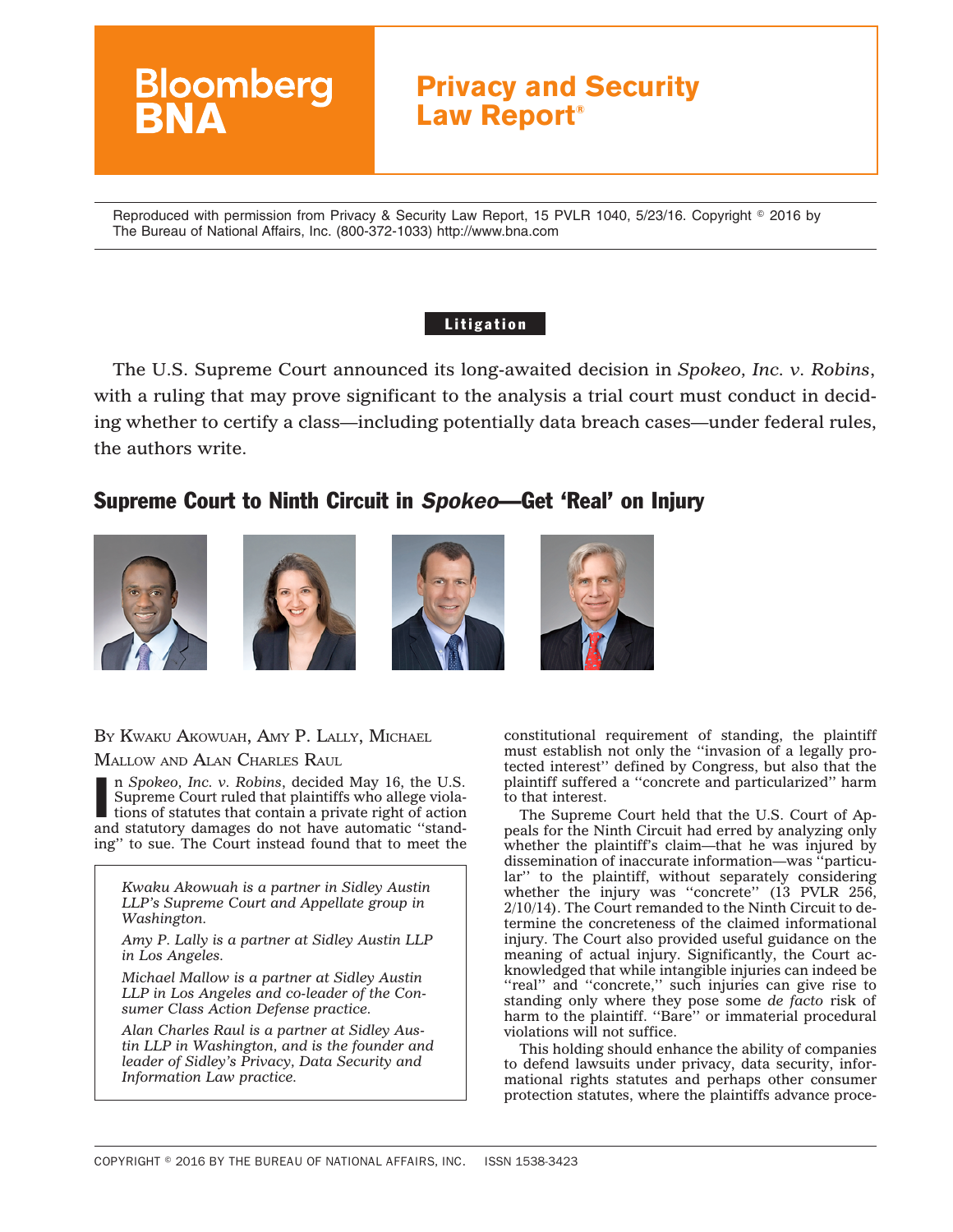dural violations whose practical effects on the plaintiffs' own interests are so abstract, ethereal or implausible as to appear unreal. And now that the Court has established a demanding standard to judge the concreteness of harm even where Congress has expressly specified the underlying legal right, it should also follow that in non-statutory cases, where neither the Constitution nor any legislature has established a clearly defined legal right, intangible injury will have to be evaluated in accordance with standards at least as stringent as those established in *Spokeo* (and *Clapper* before it).

As discussed below, it may be that the Justices in the 6-2 majority in *Spokeo* simply could not take Mr. Robins' claims here seriously. His case was predicated on the arguably implausible claim that he was injured because the defendant disseminated information about him that was far better than the true facts about his life and (or so he claims) hindered his ability to improve his circumstances.

The U.S. Supreme Court held that while intangible injuries can indeed be ''real'' and ''concrete,'' such injuries can give rise to standing only where they pose some de facto risk of harm to the plaintiff.

#### **Discussion**

*Spokeo* arose under the Fair Credit Reporting Act (FCRA). 15 U.S.C. § 1681 *et seq*. FCRA is an information rights statute that promotes ''fair and accurate credit reporting,'' and requires ''consumer reporting agencies<sup>"</sup> to "follow reasonable procedures to assure maximum possible accuracy of'' consumer reports. *Id. at* § 1681e(b). The Court assumed without deciding that Spokeo, described as an online ''people search engine,'' Slip op. at 1, was a consumer reporting agency (CRA), which FCRA defines to include essentially any person or entity that ''regularly engages . . . in the practice of assembling or evaluating consumer credit information or other information on consumers for the purpose of furnishing consumer reports to third parties. . . .'' 15 U.S.C. § 1681a(f). FCRA further defines a consumer report as ''information by a consumer reporting agency bearing on a consumer's credit worthiness, credit standing, credit capacity, character, general reputation, personal characteristics, or mode of living which is used or expected to be used . . . for the purpose of serving as a factor in . . . eligibility for . . . credit or insurance . . . employment . . . or any other purpose [involving legitimate business needs in connection with transactions or accounts, or capacity for making child support payments, etc., as specified in [15 U.S.C. § 1681b].'' *Id. at*  $§ 1681a(d)(1).$ 

The Act also provides that ''[a]ny person who willfully fails to comply with any requirement . . . with respect to any consumer [defined as ''an individual''] is liable to that consumer'' for, among other things, either ''actual damages'' or statutory damages of \$100 to \$1,000 per violation, costs of the action and attorney's fees, and possible punitive damages. *Id.* § 1681n(a).

Although Congress has the power to ''define'' or ''elevate'' injuries, it can provide ''instructive and important'' guidance in identifying legally cognizable intangible harms, and can ''give rise to a case or controversy where none existed before,'' it has limited power to confer standing.

According to the plaintiff, Spokeo provides its services to employers as well as ''those who want to investigate prospective romantic partners or seek other personal information.'' Slip op. at 4. He alleges that the profile Spokeo had generated about him was very inaccurate. The profile indicated Robins was married, with children, in his 50s, has a job, is relatively affluent, and holds a graduate degree. But according to Robins' complaint, all of this was incorrect. He allegedly is single, has no children, was unemployed and has neither the advanced education nor wealth that Spokeo reported.

Robins further claimed that this alleged misinformation caused ''[imminent and ongoing] actual harm to [his] employment prospects.'' Complaint at ¶ 35, *Robins v. Spokeo, Inc*. (C.D. Cal. 2011) (No 10-cv-05306) (10 PVLR 844, 6/6/11). He says Spokeo's report made him appear overqualified for jobs, seem likely to expect a higher salary than employers would be willing to pay, and less mobile because of family responsibilities.

The six-Justice majority took no position on whether these claimed failures of informational accuracy give rise to standing, but remanded the case to the Ninth Circuit to consider whether they satisfy the requirement that a plaintiff in federal court must allege (and eventually prove) a ''concrete'' injury to his or her interests.

Citing *Clapper v. Amnesty Int'l USA*, 568 U. S. \_\_\_,

 $(2013)$   $(12$  PVLR 350,  $3/4/13$ ), the Court wrote that the ''[t]he law of Article III standing . . . serves to prevent the judicial process from being used to usurp the powers of the political branches,'' and that the ''irreducible constitutional minimum'' of standing consists of three elements. . . .The plaintiff must have (1) suffered an injury in fact, (2) that is fairly traceable to the challenged conduct of the defendant, and (3) that is likely to be redressed by a favorable judicial decision.'' Slip op. at 6 (citing *Lujan v Defenders of Wildlife*, 504 U. S. 555, 560 (1992)). And, to establish injury in fact, a plaintiff must show that he or she suffered ''an invasion of a legally protected interest'' that is ''concrete and particularized" and "actual or imminent, not conjectural or hypothetical.'' *Id.* at 7.

The Supreme Court noted that the Ninth Circuit relied on Circuit precedent to the effect that ''the violation of a statutory right is usually a sufficient injury in fact to confer standing.'' Such precedent included a case involving alleged informational injury under the Real Estate Settlement Procedures Act (RESPA). The Court had previously granted certiorari to consider those Ninth Circuit precedents, but then punted without de-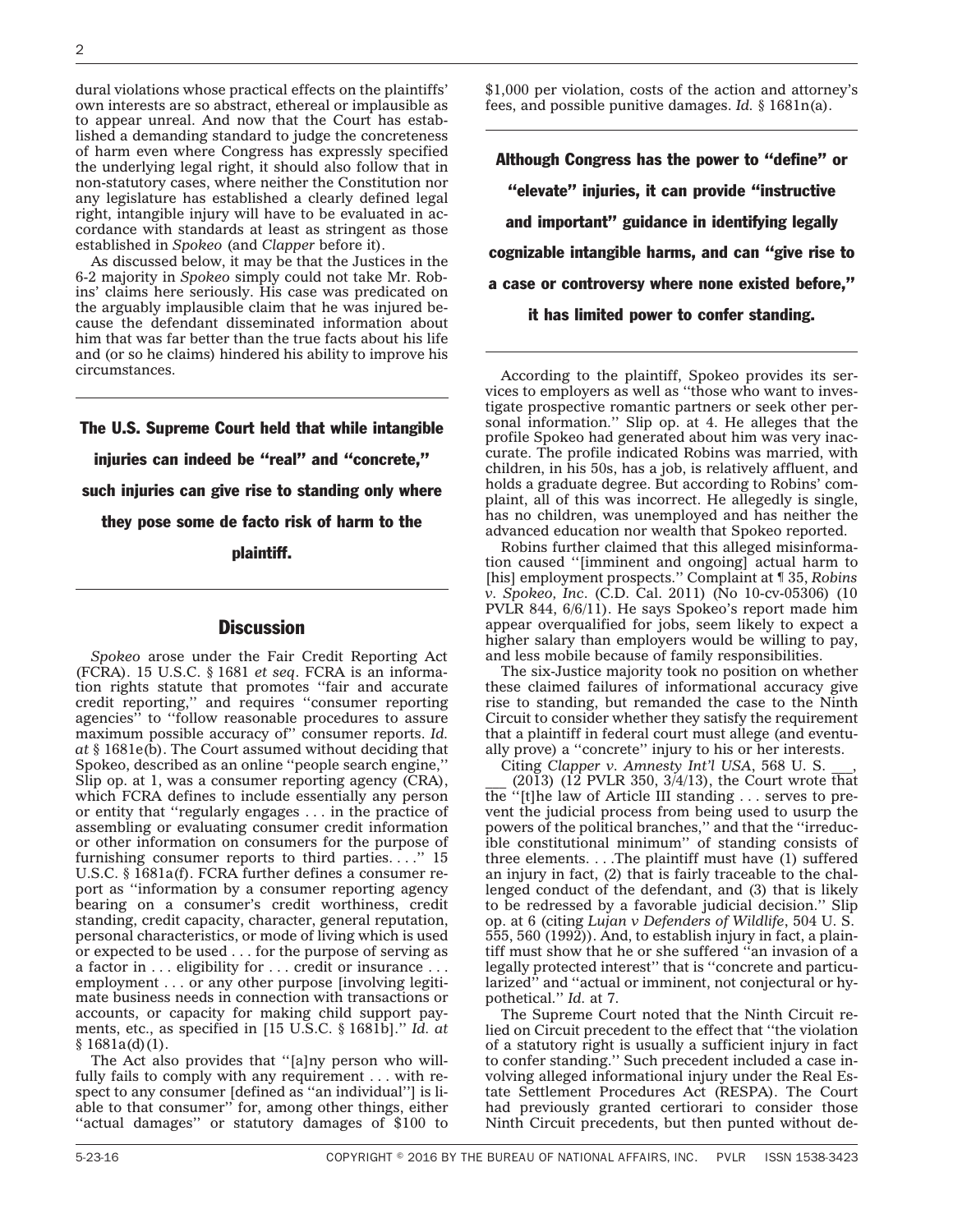PRIVACY & SECURITY LAW REPORT ISSN 1538-3423 BNA 5-23-16

ciding the issue (or even explaining its decision to punt). *Edwards v. First American Corp*., 610 F. 3d 514 (9th Cir. 2010), cert. granted *sub nom. First American Financial Corp. v. Edwards*, 564 U. S. 1018 (2011), cert. dism'd as improvidently granted, 567 U.S. (2012) (*per curiam*). The Court then took up this same question in *Spokeo*.

The Court held that ''[p]articularization is necessary to establish injury in fact, but it is not sufficient. An injury in fact must also be 'concrete.' '' Slip op. at 8. While the Ninth Circuit had adequately determined that the plaintiff alleged ''particular'' and ''individualized'' injury to him, its error lay in its failure to consider whether that alleged injury was ''concrete.''

The Court's opinion went on to discuss the meaning of the ''concreteness'' component of Article III standing, including whether Congress may create new, actionable injuries by prescribing procedural or informational requirements, whether ''bare'' procedural violations are actionable, and whether intangible injuries could be sufficiently concrete.

## Power of Congress to Define Intangible Procedural or Informational Injuries

The Court conceded that ''concrete'' injuries are not "necessarily synonymous with 'tangible," " slip op. at 8-9, even while observing that tangible injuries ''are perhaps easier to recognize.'' *Id.* at 9. In particular, the Court noted that cases involving First Amendment interests like free speech or the free exercise of religion, tort injuries involving libel or slander, and informational/procedural cases concerning a plaintiff's "inability to obtain information" about voter or federal advisory committee data had all been found to satisfy standing requirements. The Court clarified, however, that to be ''concrete,'' any such intangible injury must be ''de facto,'' ''that is, it must actually exist.'' *Id* at 8.

Therefore, while Congress has the power to ''define'' or ''elevate'' injuries, it can provide ''instructive and important'' guidance in identifying legally cognizable intangible harms, and can ''give rise to a case or controversy where none existed before,'' the Constitution nonetheless limits the power of Congress to confer standing. Slip op. at 9.

The Court's discussion on this point merits quoting at length:

In determining whether an intangible harm constitutes injury in fact, both history and the judgment of Congress play important roles. Because the doctrine of standing derives from the case-or-controversy requirement, and because that requirement in turn is grounded in historical practice, it is *instructive to consider whether an alleged intangible harm has a close relationship to a harm that has traditionally been regarded as providing a basis for a lawsuit in English or American courts*. See *Vermont Agency of Natural Resources v. United States ex rel. Stevens*, 529 U. S. 765, 775–777 (2000). In addition, *because Congress is well positioned to identify intangible harms* that meet minimum Article III requirements, *its judgment is also instructive and important*. Thus, we said in *Lujan* that Congress may ''elevat[e] to the status of legally cognizable injuries concrete, *de facto* injuries that were previously inadequate in law.'' 504 U. S., at 578. Similarly, Justice Kennedy's concurrence in that case explained that *''Congress has the power to define injuries and articulate chains of causation that will give rise to a case or controversy where none existed*

*before.'' Id.,* at 580 (opinion concurring in part and concurring in judgment).

Congress' role in identifying and elevating intangible harms *does not mean that a plaintiff automatically satisfies the injury-in-fact requirement whenever a statute grants a person a statutory right and purports to authorize that person to sue to vindicate that right*. Article III standing requires a concrete injury even in the context of a statutory violation. *Id.* (emphasis added).

One point that bears watching is whether the

''concreteness'' requirement will bolster

defendants' efforts to defeat class certification in

informational and procedural injury cases.

## Materiality of Procedural Injury

The upshot is that even where Congress has created a statutory right with respect to an intangible injury, a plaintiff ''cannot satisfy the demands of Article III by alleging a bare procedural violation.'' Slip op. at 10. Turning specifically to the statute at hand, the Court noted that some violations of FCRA's procedural requirements might not result in any inaccuracy at all, and that "not all inaccuracies cause harm or present any material risk of harm.'' For example, the Court said, ''[i]t is difficult to imagine how the dissemination of an incorrect zip code, without more, could work any concrete harm." Slip op. at 11.

Accordingly, when considering a plaintiff's standing to sue on an intangible injury that stems from a claimed violation of an informational or procedural requirement, a court must now determine whether the alleged violation ''entail[s] a degree of risk sufficient to meet the concreteness requirement.'' *Id*. The case cannot proceed in federal court unless the intangible injury is "*de facto*," "real" and "not abstract," and poses an actual, material, or sufficient risk of harm—''that is, it must actually exist.'' Slip op. at 8.

## Concurrence of Justice Thomas—Vindicating Public Versus Private Rights

Justice Thomas wrote separately to explain his view that modern standing doctrine plays a critical role in ensuring that the courts do not become entangled in disputes that are essentially political in nature. Where 'public rights'' are involved—namely, duties owed to the community at large—it is generally only the government that can sue to enforce the obligation. In the limited cases where private plaintiffs may sue, they must establish some ''particular'' damage to themselves that is distinct from any impact on community at large. Justice Thomas further distinguished between cases where a private plaintiff sues the government to uphold a statutory right and cases where a private plaintiff sues another private party to vindicate a statutory right. In the former case, standing requirements must be enforced more strictly to prevent Congress from imper-